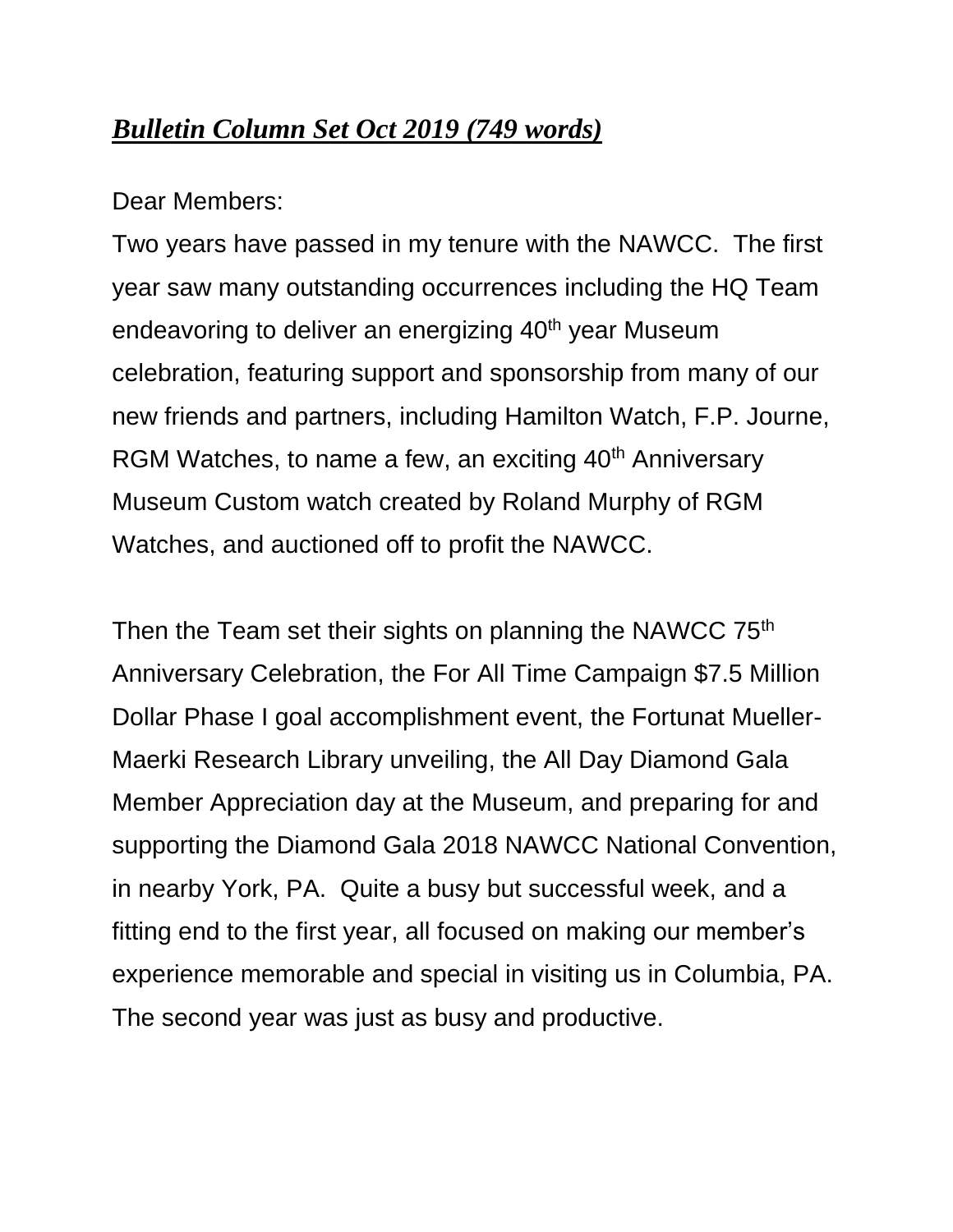Hopefully, over the last two years, you have either read the Sunday emails or followed this column and are aware of all the programs, projects, exhibits, books, educational offerings, partnerships, celebrations, receptions, meetings, and symposia our small HQ Team and volunteers have successfully achieved, building the NAWCC brand, image, and reputation, and creating excitement and encouragement for all.

In addition, we have traveled to connect more closely with you and learn how we can serve you better. From the East to West, from Florida to New England and throughout the US and the globe (international on personal time with personal expenses, not NAWCC funds) we appreciate the rich and diverse personalities, nationalities, and interests that comprise our NAWCC community.

It is neither inexpensive nor easy being the world's largest museum, research library, educational institution, and international community dedicated to clocks, watches, time, and timekeeping. We serve 11,000+ members, the general public, and the global media and horological industry. It is inspirational that a non-profit educational charity can offer such a depth and variety of products and services delivered via a world class museum with remarkable exhibits, an internationally recognized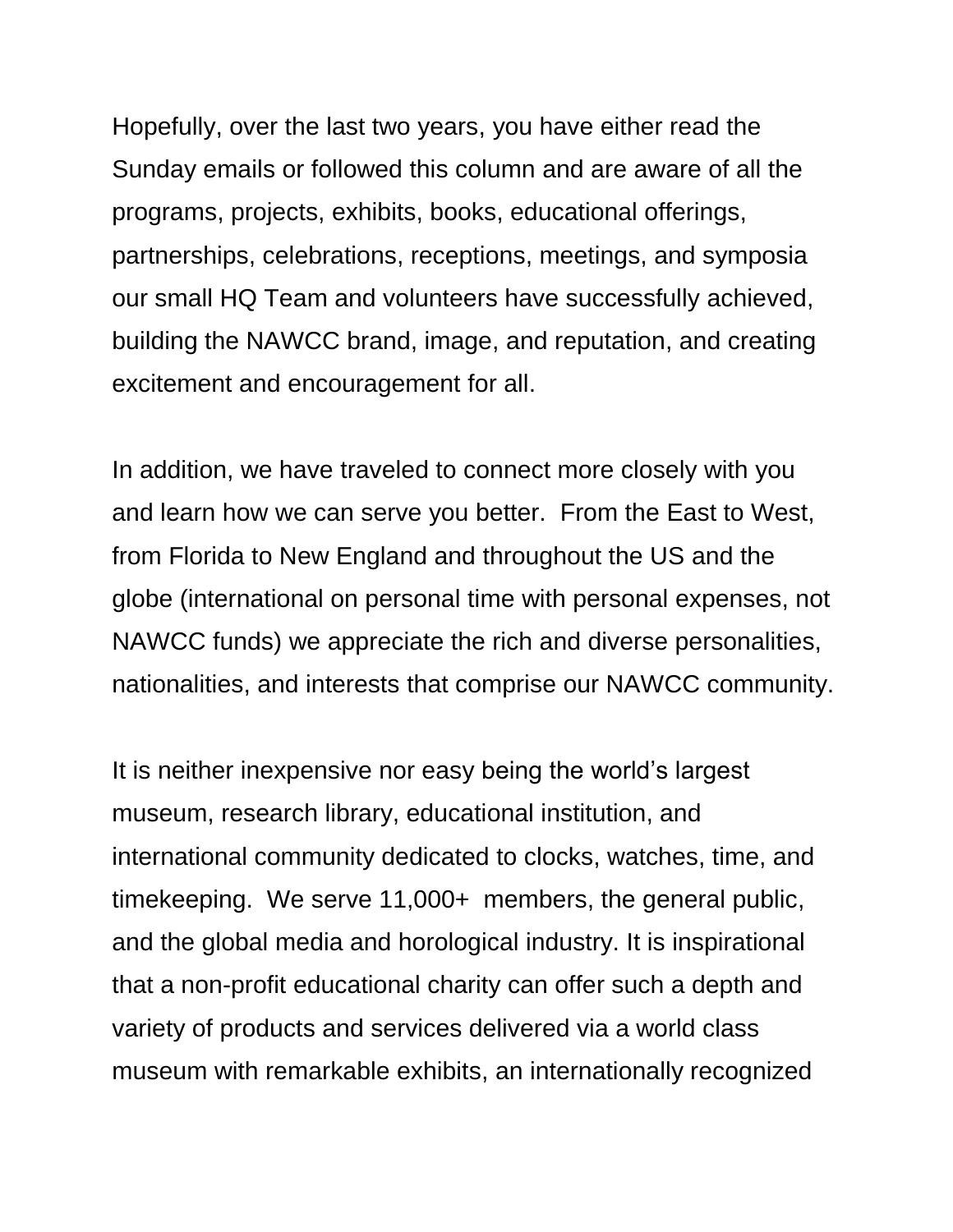and utilized research library, professionally run publications, an educational program offering remote and on site classes, workshops, lectures, presentations, and symposia, and 150 global chapters, 18 annual regionals, and one National Convention, all under one administrative office.

We accomplish a considerable high volume of significant and relevant horological value work for the membership, the institution, and for world horology with a relatively small Team, limited budget, scarce resources, **AND** most importantly, all of **YOU** and your commitment for volunteerism, financial funding, estate planning, IRA payouts, annual giving, thoughts and prayers, encouragement, and your faithful membership. Please continue to support and fund our work. We can't do it without YOU.

The latest published numbers for the last fiscal year of FY 2019 reveal it was a challenge to stay under budget and in the red. We had an unusually troublesome HVAC system requiring extensive repairs and maintenance over the full winter months. There were a number of departures and recruiting expenses. A very successful Endowment Campaign effected our operational funding, even though the annual campaign giving was up 27%.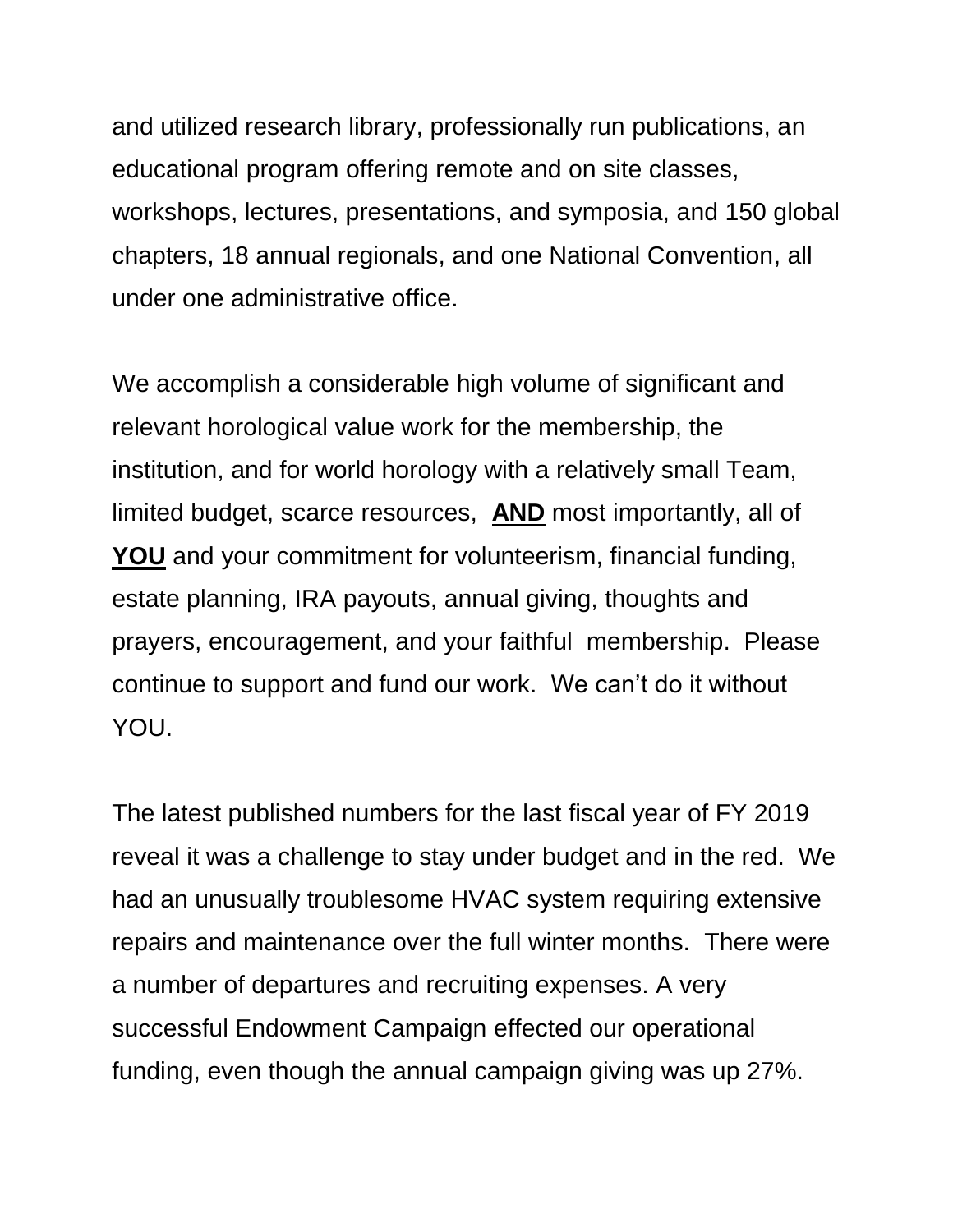Additional costs came from turning our part-time, education administrator position into a re-instated full time, educational lead role. We are also investing in the search and recruitment for our next Museum Director, and seeking someone to fund a named, endowment position for this critically important position.

While our new, first time \$52 member program was successful, at \$40 less than a regular membership we experienced some significant loss in revenue up front, but with the hope to retain those first time members as future, full payment members. Member retention rates went from -7.8% in 2017 to -7% in 2018 to -2.3% in 2019. Overall, though, we saw a 4% drop in membership revenue.

As the new fiscal year is upon us, we stand firm in managing our budget and resources in a fiscally prudent manner to bring our expenses under control and to seek new ways to increase our revenue. We remain committed to increase our value and quality of programs and services without sacrificing the pursuit of excellence for our institution. We may need to notch up our belts a bit in the meantime, but please know that we are ever dedicated to seeing our NAWCC grow and succeed in being the premier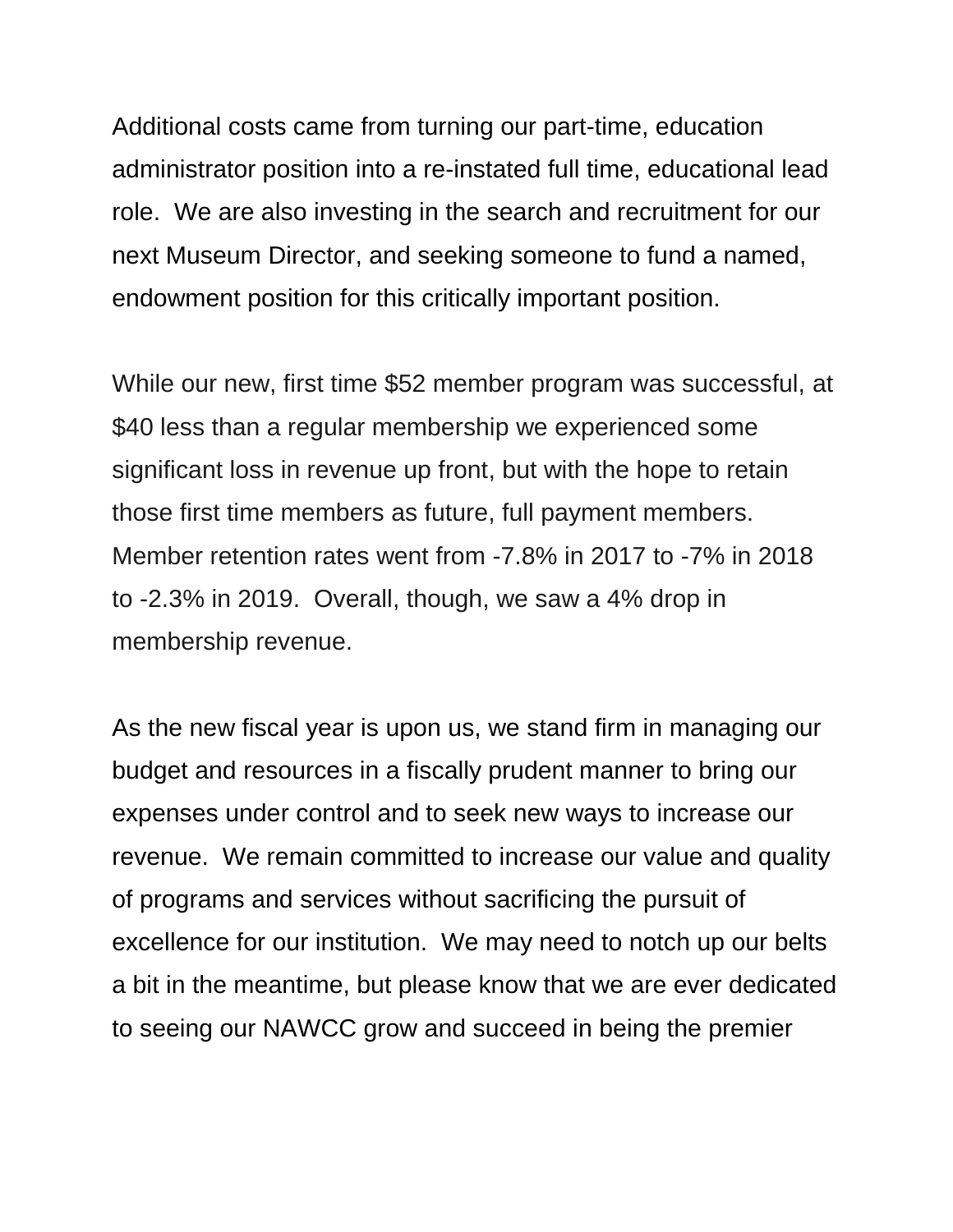educator and advocate for horology and everyone interested in timepieces and the study of time.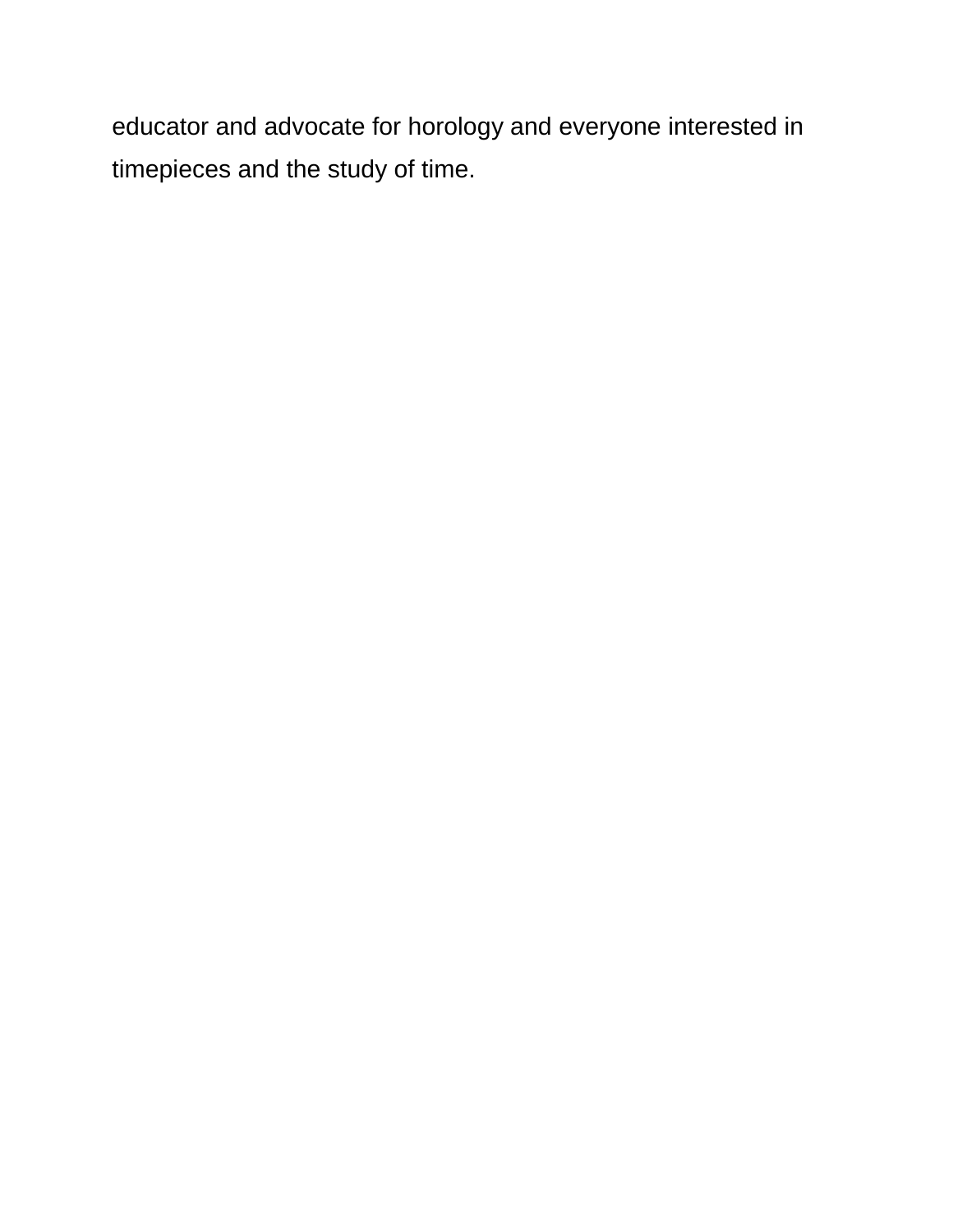#### National Association of Watch Clock Collectors, Inc. From 3/1/2019 Through 3/31/2019

#### 01 - Operations

(In Whole Numbers)

|                                 | Mar 2019    | Mar 2019      | Mar 2019  | Mar 2018    | FY 18-19          | FY 18-19          | FY 18-19            | FY 17-18          |
|---------------------------------|-------------|---------------|-----------|-------------|-------------------|-------------------|---------------------|-------------------|
|                                 | Actual      | <b>Budget</b> | Variance  | Actual      | <b>YTD Actual</b> | <b>YTD Budget</b> | <b>YTD Variance</b> | <b>YTD Actual</b> |
| <b>REVENUE</b>                  |             |               |           |             |                   |                   |                     |                   |
| <b>ADMINISTRATION</b>           | 5,295       | 2,835         | 2,460     | 8,482       | 195,468           | 152,680           | 42,788              | 90,854            |
| <b>MEMBERS SERVICES</b>         | 88,811      | 100,320       | (11,509)  | 101,813     | 995,025           | 1,000,350         | (5, 325)            | 1,036,567         |
| <b>COMMUNICATIONS</b>           | 178         | 700           | (522)     | 219         | 1,086             | 9,000             | (7, 914)            | 1,591             |
| <b>DEVELOPMENT</b>              | 7,975       | 2,900         | 5,075     | (42, 599)   | 78,143            | 95,000            | (16, 857)           | 247,171           |
| <b>PUBLISHING SERVICES</b>      | 18,895      | 20,510        | (1,615)   | 20,422      | 138,466           | 138,200           | 266                 | 129,659           |
| <b>INFORMATION SERVICES</b>     | 886         | 1,270         | (384)     | 1,039       | 13,108            | 14,200            | (1,092)             | 11,424            |
| <b>FACILITIES</b>               | $\mathbf 0$ | $\mathbf 0$   | 0         | $\mathbf 0$ | $\mathbf 0$       | 0                 | 0                   | 200               |
| <b>MUSEUM</b>                   | 37,180      | 9,193         | 27,987    | 126,698     | 169,976           | 146,488           | 23,488              | 252,826           |
| <b>EDUCATION</b>                | 9,528       | 7,565         | 1,963     | 29,082      | 89,413            | 115,660           | (26, 247)           | 128,386           |
| <b>LIBRARY SERVICES</b>         | 3,092       | 3,345         | (253)     | 13,115      | 42,856            | 46,300            | (3,444)             | 51,760            |
| <b>MUSEUM STORE</b>             | 3,216       | 1,980         | 1,236     | 3,889       | 33,968            | 29,260            | 4,708               | 28,584            |
| <b>BOARD/COMMITTEES</b>         | 5,426       | 0             | 5,426     | 0           | 5,426             | 0                 | 5,426               | 450               |
| <b>TRAVELING WORKSHOPS</b>      | $\mathbf 0$ | $\mathbf 0$   | 0         | 0           | 2,750             | 18,150            | (15, 400)           | 10,475            |
| <b>REAL ESTATE HOLDING</b>      | 620         | 600           | 20        | 550         | 7,160             | 7,200             | (40)                | 6,600             |
| <b>Total REVENUE</b>            | 181,102     | 151,218       | 29,884    | 262,710     | 1,772,845         | 1,772,488         | 357                 | 1,996,547         |
| <b>EXPENSES</b>                 |             |               |           |             |                   |                   |                     |                   |
| <b>ADMINISTRATION</b>           | 32,246      | 24,910        | 7,336     | 47,005      | 366,708           | 309,567           | 57,141              | 345,833           |
| <b>MEMBERS SERVICES</b>         | 15,715      | 17,705        | (1,990)   | 13,838      | 192,973           | 187,238           | 5,735               | 179,528           |
| <b>COMMUNICATIONS</b>           | 8,975       | 5,930         | 3,045     | 5,663       | 62,823            | 71,190            | (8, 367)            | 70,774            |
| <b>DEVELOPMENT</b>              | 8,944       | 6,830         | 2,114     | 6,173       | 99,696            | 96,453            | 3,243               | 75,607            |
| PUBLISHING SERVICES             | 47,090      | 41,373        | 5,717     | 41,973      | 349,453           | 336,669           | 12,784              | 337,357           |
| <b>INFORMATION SERVICES</b>     | 15,968      | 11,405        | 4,563     | 8,886       | 138,744           | 137,814           | 930                 | 133,740           |
| <b>FACILITIES</b>               | 15,455      | 13,650        | 1,805     | 11,372      | 205,202           | 178,081           | 27,121              | 187,187           |
| <b>MUSEUM</b>                   | 37,604      | 13,510        | 24,094    | 276,401     | 178,783           | 173,757           | 5,026               | 436,261           |
| <b>EDUCATION</b>                | 7,650       | 6,205         | 1,445     | 15,967      | 77,023            | 85,885            | (8,862)             | 74,716            |
| <b>LIBRARY SERVICES</b>         | 11,312      | 8,455         | 2,857     | 7,093       | 112,582           | 105,089           | 7,493               | 103,323           |
| <b>MUSEUM STORE</b>             | 3,869       | 3,055         | 814       | 4,131       | 47,999            | 44,235            | 3,764               | 37,295            |
| <b>BOARD/COMMITTEES</b>         | 14,811      | 9,300         | 5,511     | 400         | 31,351            | 36,700            | (5,349)             | 25,000            |
| <b>TRAVELING WORKSHOPS</b>      | $\pmb{0}$   | 0             | 0         | 8           | 2,451             | 11,900            | (9, 449)            | 7,160             |
| REAL ESTATE HOLDING             | 1,200       | 1,570         | (370)     | 4,722       | 5,538             | 6,340             | (802)               | 9,663             |
| <b>Total EXPENSES</b>           | 220,839     | 163,898       | 56,941    | 443,632     | 1,871,326         | 1,780,918         | 90,408              | 2,023,444         |
| NET REVENUE OVER/UNDER EXPENSE  | (39, 737)   | (12,680)      | (27, 057) | (180, 922)  | (98, 481)         | (8, 430)          | (90, 051)           | (26, 897)         |
| <b>LESS: OPERATING PLEDGES</b>  | 0           | 0             | 0         | 0           | $\mathbf 0$       | 0                 | 0                   | (200,000)         |
| PLUS: OPERATING PLEDGE PAYMENTS | 0           | 0             | 0         | 0           | 32,652            | 0                 | 32,652              | 42,500            |
| NET WITH PLEDGE PAYMENT         | (39, 737)   | (12,680)      | (27,057)  | (180, 922)  | (65, 829)         | (8,430)           | (57, 399)           | (184, 397)        |